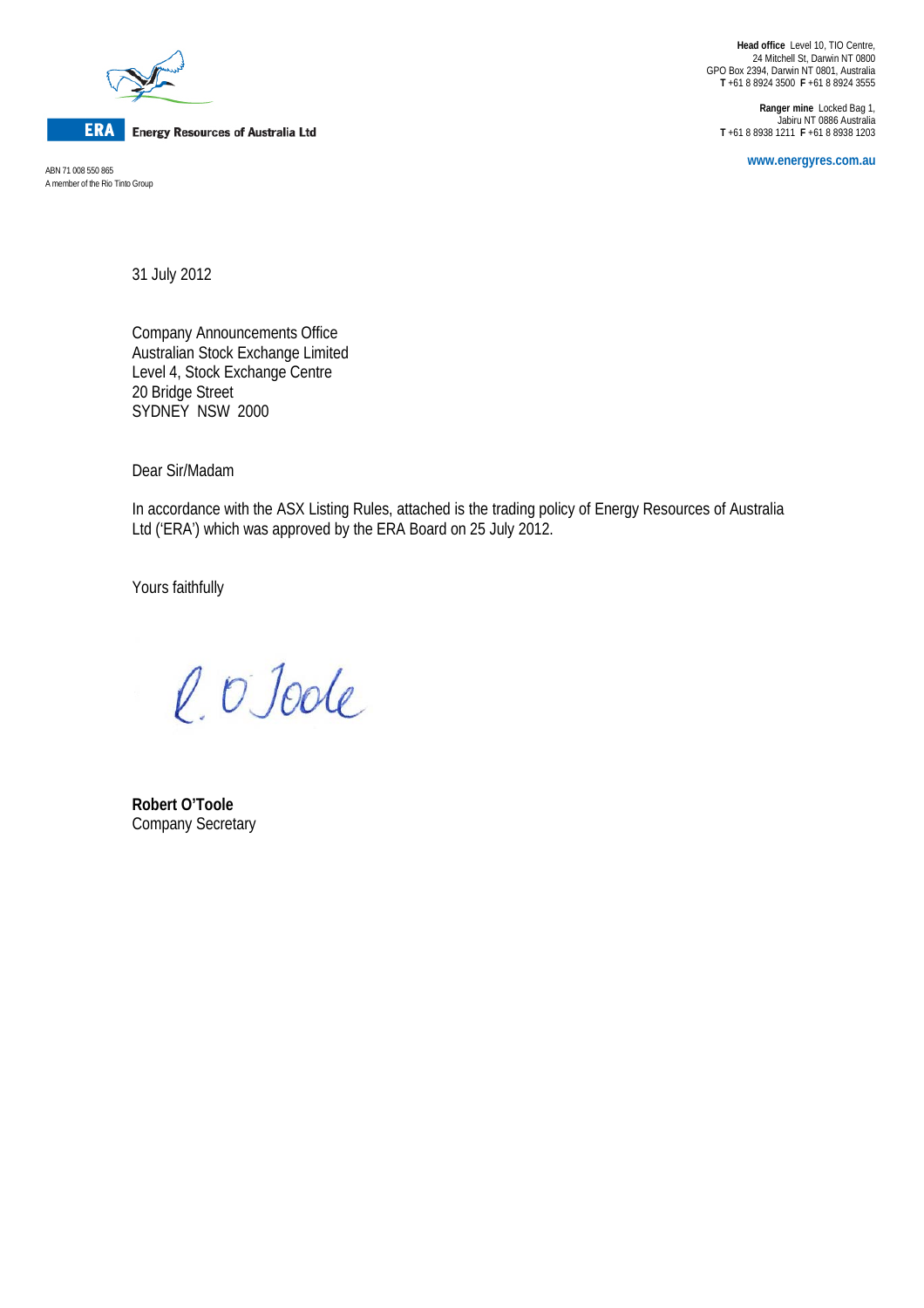

**ERA PROCEDURE**

Document Number: ERA053 Revision Number: 0.15.0 Date: 25 July 2012

# **Title: Share Trading In Energy Resources Of Australia Ltd (ERA) Procedure and Guidelines**

- **Originator:** Chief Financial Officer
- **Owner:** Chief Financial Officer

**Approved By:** Chief Executive Officer on behalf of The Board

## **1 PURPOSE**

This policy outlines the availability and process of share trading in shares for Energy Resources of Australia Ltd (the '**Company**').

The purpose of this policy is to ensure that directors and employees do not abuse, and do not place themselves under suspicion of abusing, inside information that they have or may be thought to have, especially in periods leading up to an announcement of the Company's results.

This procedure imposes restrictions on dealing in the securities of the Company beyond those imposed by law. Nothing in this procedure sanctions a breach of any relevant legal or regulatory requirements. All directors and employees must comply with applicable "insider trading" legislation in relation to dealing in the Company's securities and securities of other companies where they obtain Inside Information.

If directors or employees are aware of Inside Information, it is illegal for them to:

- (a) deal in the securities of the Company or of any third party where Inside Information exists;
- (b) advise, procure or encourage any other person to deal in the securities of the Company or of any third party where Inside Information exists; or
- (c) pass on Inside Information to any other person who they know, or ought reasonably to know, that the other person would or would be likely to deal or procure another person to deal in the securities of the Company or of any third party where Inside Information exists.

Failure to comply with this procedure will subject the employee to internal disciplinary procedures and could lead to civil or criminal investigation or penalties. Any changes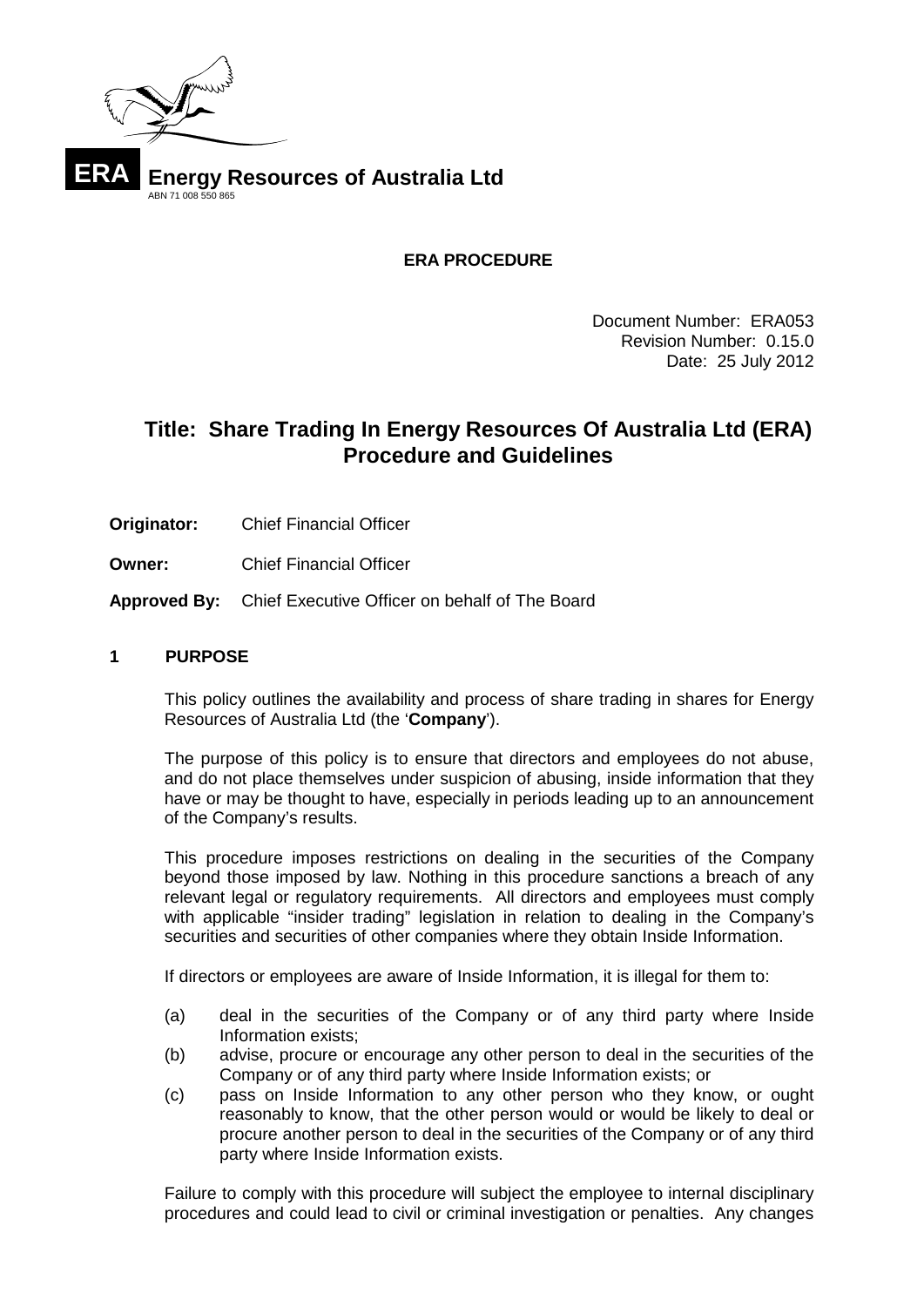

to this procedure must be approved by the Board and should any changes be material they must be notified to the Australian Securities Exchange within 5 business days of the change taking effect.

## **2 SCOPE**

#### **2.1 When It Applies**

When a director of the Company, an employee of the Company, a secondee to the Company, or a contractor principally working for the Company (or their spouse or child under the age of 18) wishes to purchase or sell shares in the Company or a company with which the Company conducts or proposes to conduct business (other than Rio Tinto Limited and Rio Tinto plc).

#### **2.2 Rio Tinto Rules For Dealing In Securities**

Dealings in Securities in Rio Tinto Limited, Rio Tinto plc and any listed subsidiary of either of them are governed by the Rio Tinto Rules.

Employees of Rio Tinto Limited, Rio Tinto plc and any of their respective subsidiaries and participants in any employee share or option plan issued by a Rio Tinto company (including the Rio Tinto Share Option Plan, Rio Tinto Management Share Plan and the Rio Tinto Performance Share Plan) should also refer to the Rio Tinto Rules in respect of Dealings in Securities of Rio Tinto.

#### **2.3 Procedure**

At any time when persons to whom this procedure applies are in possession of Inside Information, they must not:

- (a) Deal in Restricted Securities; or
- (b) arrange for someone else to Deal in Restricted Securities.

#### **2.4 Clearance**

A Restricted Person must not Deal in any Restricted Securities without advising in advance the Chairman of the Company or, if he is not available, the Chairman of the Company's Audit and Risk Committee, and receiving clearance in writing. In his/her own case, the Chairman must advise in advance the Chairman of the Company's Audit and Risk Committee or, if he/she is not available, the Board of Directors and receive clearance in writing.

Clearance to Deal in Restricted Securities will not be granted:

- (a) during a Close Period; or
- (b) for short term or speculative trading.

Clearance to Deal in Restricted Securities may be given to a person at any time who is not in possession of Inside Information in relation to the Company if he/she is in extreme financial difficulty or there are exceptional circumstances. A person may be in severe financial difficulty if he/she has a pressing financial commitment that cannot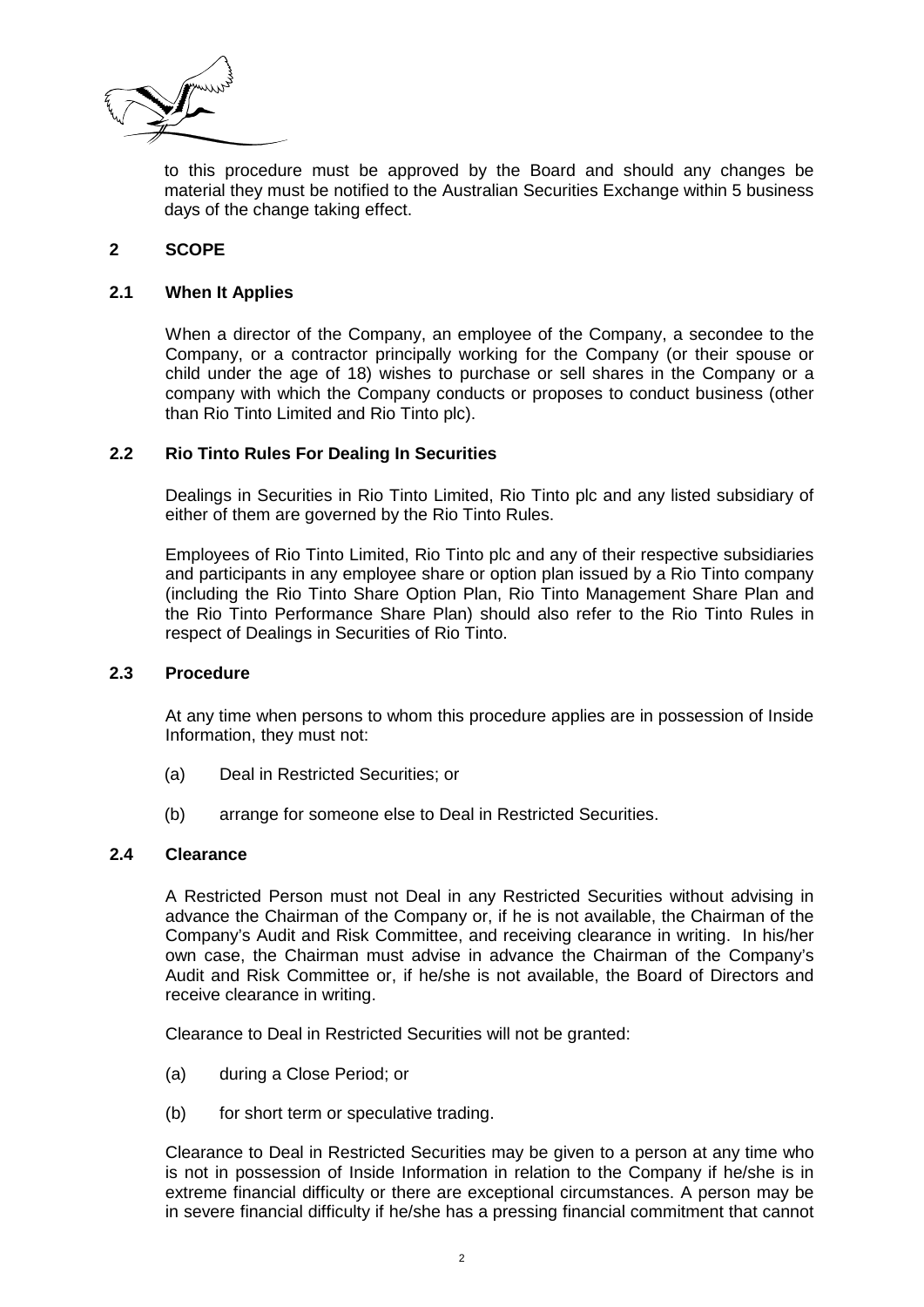

be satisfied otherwise than by selling the relevant Restricted Securities. A circumstance will be considered exceptional if the person in question is required by a court order to transfer or sell the Restricted Securities or there is some other overriding legal requirement for him to do so. In such circumstances, clearance will be given to the person to dispose (but not acquire) Restricted Securities.

A response to a request for clearance to deal must be given to the relevant person within five business days of the request being made.

The Company Secretary will maintain a record of the response to any dealing request made by a Restricted Person and of any clearance given. A copy of the response and clearance (if any) will be given to the person concerned.

A Restricted Person who is given clearance to deal in accordance with this procedure must deal as soon as possible and in any event within two business days of clearance being received and must notify the Company Secretary as soon as the transaction has taken place and no later than two business days after the transaction has taken place.

#### **2.5 Trustees**

Where a Restricted Person is acting as a trustee, dealing in the Company's securities by that trust is permitted during a Close Period where:

- (a) the Restricted Person is not a beneficiary of the trust; and
- (b) the decision to deal is taken by the other trustees or by investment managers on behalf of the trustees independently of the Restricted Person.

The other trustees or investment managers acting on behalf of the trustees can be assumed to have acted independently where the decision to deal:

- (a) was taken without consultation with, or other involvement of, the Restricted Person; or
- (b) was delegated to a committee of which the Restricted Person is not a member.

#### **2.6 Dealings by connected persons and investment managers**

A Restricted Person must take reasonable steps to prevent any dealings by or on behalf of any connected person of his in any Company securities on considerations of a short term nature.

A Restricted Person must seek to prohibit any dealings in the Company's securities during a Close Period:

(a) by or on behalf of any connected person of his; or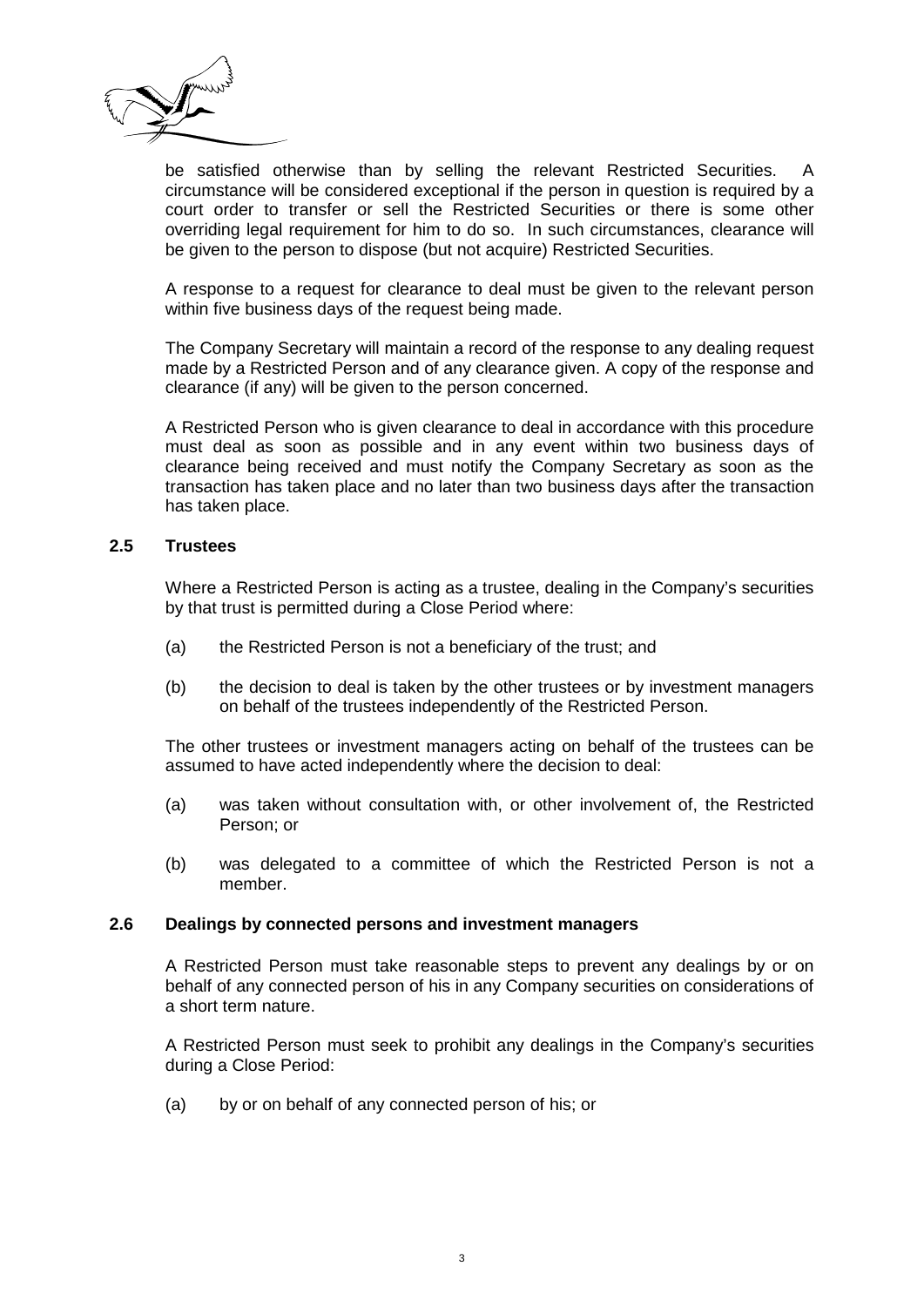

(b) by an investment manager on his behalf or on behalf of any person connected with him where either he or any person connected has funds under management with that investment fund manager, whether or not discretionary.

For the purpose of this section, a Restricted Person must advise all such connected persons and investment managers acting on their behalf:

- (a) of the name of the listed company within which they are a Restricted Person;
- (b) of the Close Periods during which they cannot Deal in Restricted Securities; and
- (c) that they must advise the listed company immediately after they have Dealt in Restricted Securities.

## **2.7 Prohibition on Hedging**

A Restricted Person participating in an equity based incentive plan must not enter into any transaction which would have the effect of hedging or otherwise transferring to any other person the risk of any fluctuation in the value of any unvested entitlement in Company securities.

#### **2.8 Dealings not subject to the provisions of this policy**

The following dealings are not subject to the provisions of this Policy:

- (a) undertakings or elections to take up entitlements under a rights issue or other offer (including an offer of Company securities in lieu of a cash dividend);
- (b) the take up of entitlements under a rights issue or other offer (including an offer of Company securities in lieu of a cash dividend);
- (c) allowing entitlements to lapse under a rights issue or other offer (including an offer of Company securities in lieu of a cash dividend);
- (d) the sale of sufficient entitlements nil-paid to take up the balance of the entitlements under a rights issue:
- (e) undertakings to accept, or the acceptance of, a takeover offer;
- (f) dealing where the beneficial interest in the relevant security of the Company does not change;
- (g) transactions conducted between a Restricted Person and their spouse, civil partner, child or step-child; and
- (h) an investment by a Restricted Person in a scheme or arrangement where the assets of the scheme (other than a scheme investing only in Company securities) or arrangement are invested at the discretion of a third party.

Dealings not subject to the provisions of these Rules may, however, be subject to insider trading legislation.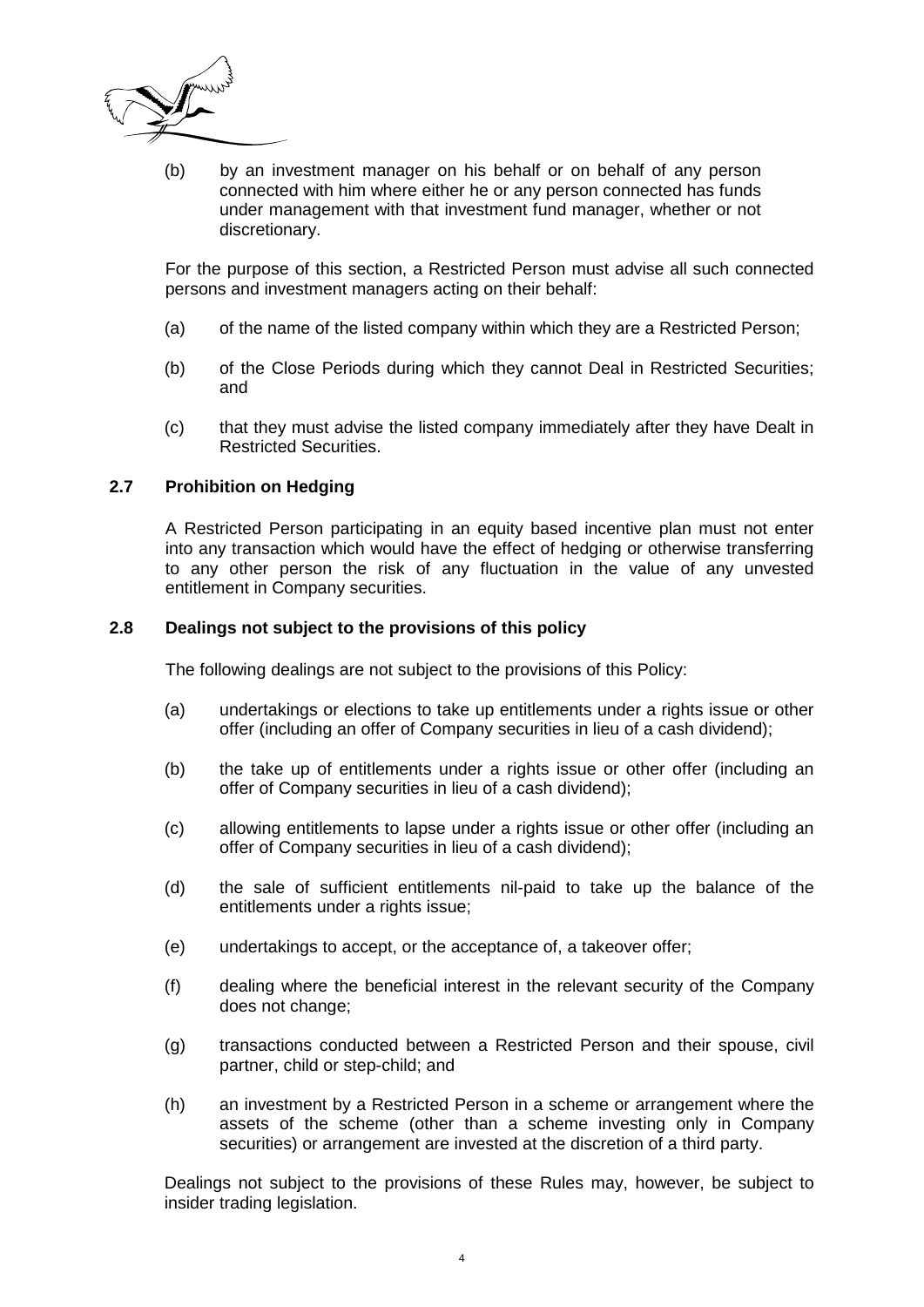

## **3 REFERENCES**

ERA089a Glossary of Terms and Acronyms

#### **4 DEFINITIONS**

**Close Period** means the period of 60 days immediately preceding the announcement of the Company's annual results and half year results or, if shorter, the period from the end of the relevant financial period up to and including the time of announcement.

**Company** means Energy Resources of Australia Ltd.

**Connected Person** means in relation to a Restricted Person:

- (a) spouse or partner;
- (b) child or step child under the age of 18;
- (c) a relative who has shared the same household as the Restricted Person for at least 12 months on the date of the transaction in question;
- (d) business partners of the Restricted Person or of his/her spouse, partner or child or step child under the age of 18 or trustee;
- (e) companies in which the Restricted Person is a director or a senior executive;
- (f) companies with which the Restricted Person is associated by he/she and / or his/her connected persons holding at least 20% of the share capital or controlling the exercise of at least 20% of the voting power at any general meeting; and
- (g) a trustee where the beneficiaries of the trust include the Restricted Person or his/her spouse, partner or child or step child under the age of 18.

#### **Deal** and **Dealing** includes:

- (a) any acquisition or disposal of, or agreement to acquire or dispose of any Company securities;
- (b) entering into a contract (including a contract for difference) the purpose of which is to secure a profit or avoid a loss by reference to fluctuations in the price of any Company securities;
- (c) the grant, acceptance, acquisition, disposal, exercise or discharge of any option (whether for the call, or put or both) to acquire or dispose of any Company securities;
- (d) entering into, or terminating, assigning or novating any stock lending agreement in respect of Company securities;
- (e) using as security, or otherwise granting a charge, lien or other encumbrance over Company securities;
- (f) any transaction, including a transfer for nil consideration, or the exercise of any power or discretion effecting a change of ownership of a beneficial interest in Company securities; or
- (g) any other right obligation or agreement, present or future, conditional or unconditional, to do any of the above things.

**Inside Information** means information which is not generally available and, if it were generally available, would be likely to have, and/or a reasonable person would expect it to have, a significant effect on the price or value of Company securities or would be likely to influence persons who commonly acquire securities in deciding whether or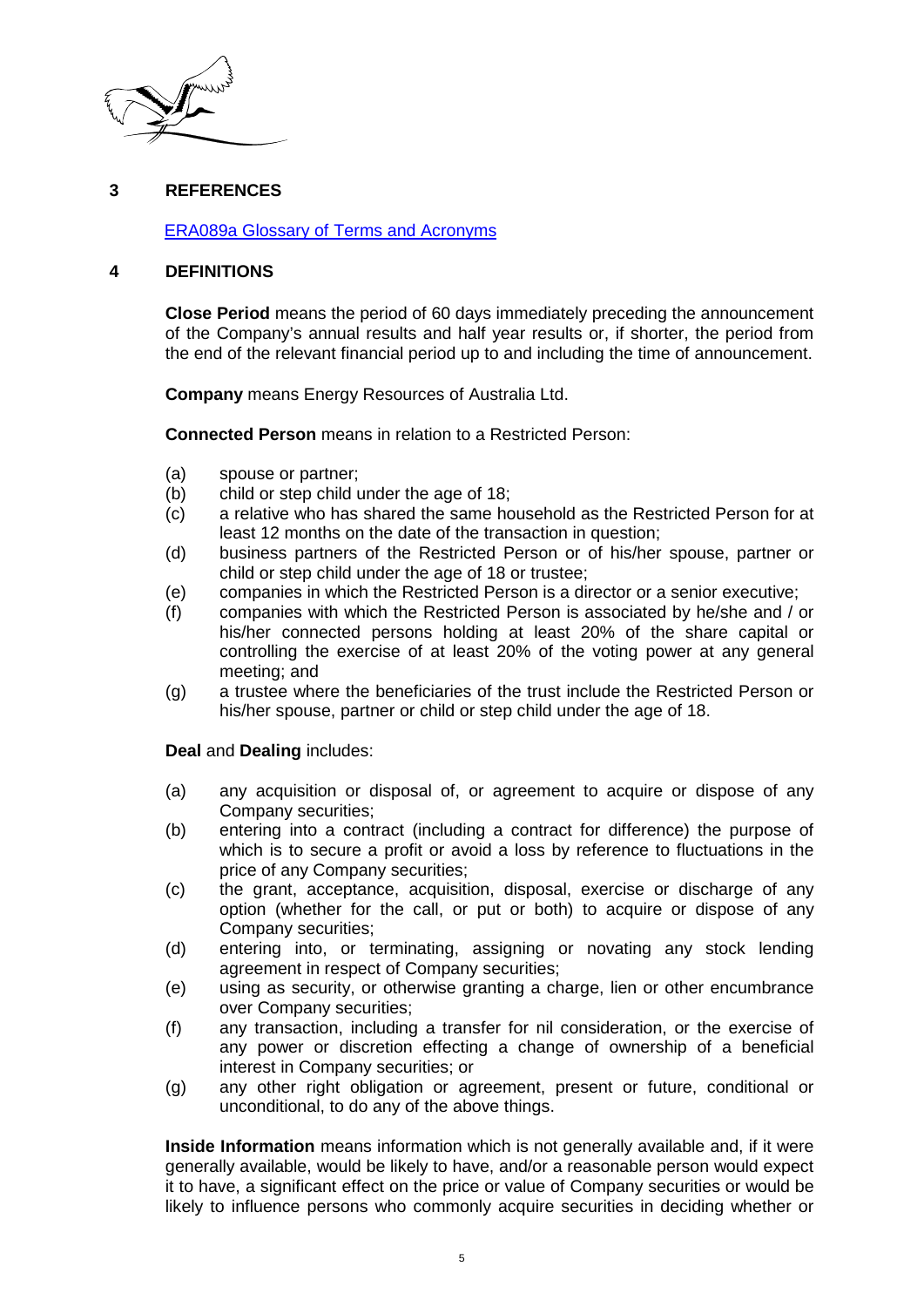

not to acquire or dispose of Company securities. This information may include matters of supposition, matters that are insufficiently definite to warrant being made known to the public and matters relating to the intentions or likely intentions of a person.

**Related Body Corporate** has the meaning set out in Section 9 of the Corporations Act.

**Restricted Person** means a Director or Senior Manager of the Company.

**Restricted Securities** means Securities of:

- (a) the Company, and
- (b) of any company with which the Company conducts business or is proposing to conduct business (other than Rio Tinto Limited, Rio Tinto plc and its subsidiary and associated companies as the Rio Tinto Rules apply to such companies).

**Rio Tinto Rules** means the 'Rules for dealing in securities of Rio Tinto, its Subsidiary and associated companies as adopted by the Rio Tinto Boards on 7 February 2012'.

**Securities** means Shares, other equitable or preferential units of a company, options and any other securities that are made subject to the provisions of the insider trading laws.

**Senior Manager:** A General Manager, the Company Secretary, a Manager or any other person designated from time to time by the Chairman or the Chief Executive

## **5 ATTACHMENTS**

Nil

## **6 ROLES AND RESPONSIBILITIES**

This section of systems procedures describes the various role responsibilities under that procedure.

| <b>Role / Title</b>     | <b>Responsibility</b>                                                                                                                                      |  |  |
|-------------------------|------------------------------------------------------------------------------------------------------------------------------------------------------------|--|--|
| <b>Board</b>            | • Approve any variation to this procedure                                                                                                                  |  |  |
| <b>Chief Executive</b>  | • Recommend changes to this procedure                                                                                                                      |  |  |
| <b>General Managers</b> | • Ensure measures are taken to prevent contravention of this<br>procedure<br>• Take appropriate action against any employee contravening<br>this procedure |  |  |
| <b>Employees</b>        | • Comply with all requirements of this procedure                                                                                                           |  |  |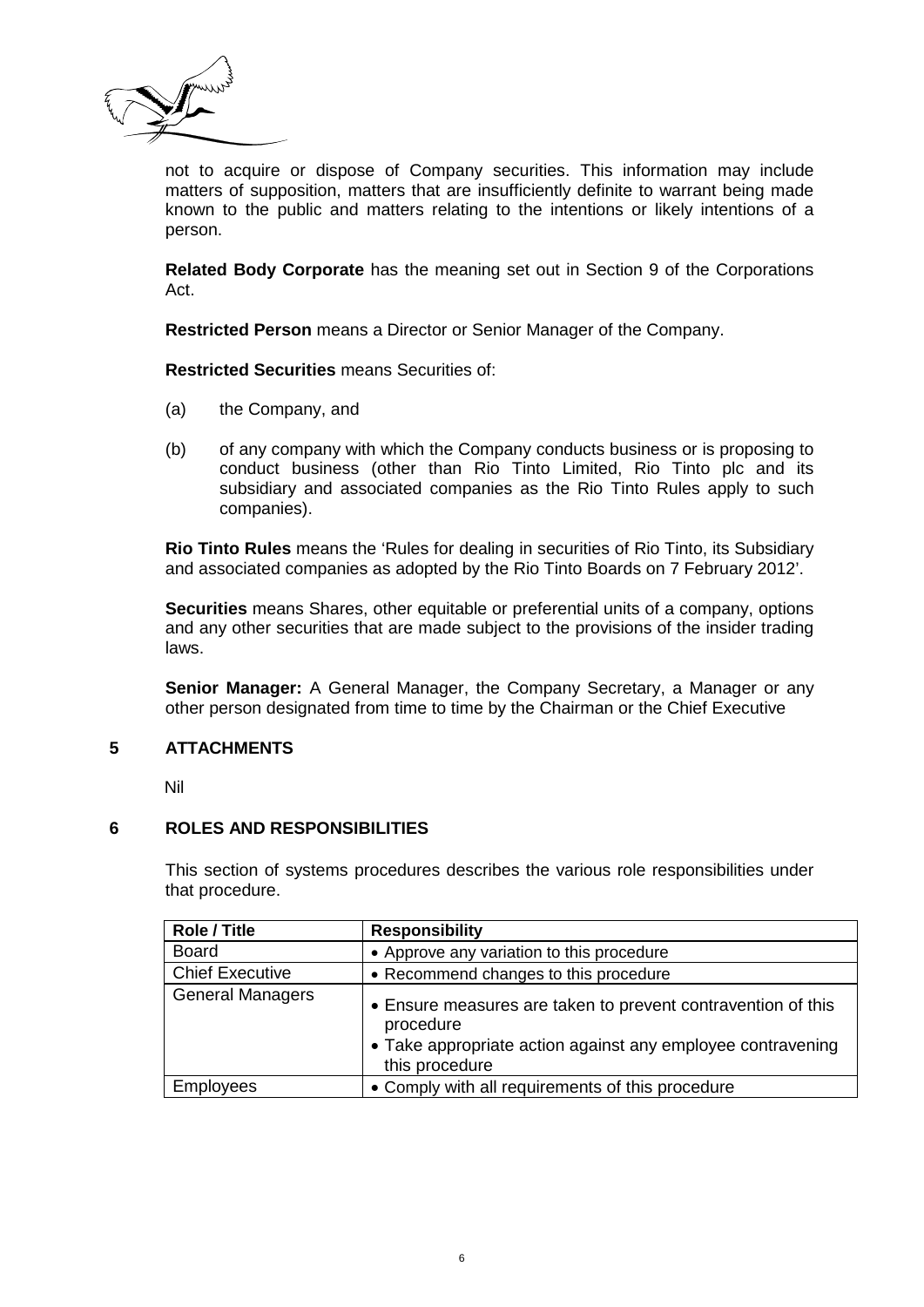

## **7 GUIDELINES**

## **7.1 Inside Information**

The following are examples of information that constitutes Inside Information covered by the provisions of this procedure:

- (a) any information necessary to enable holders of Restricted Securities and the public to appraise the position of the Company and to avoid the creation of a false market in its listed Securities;
- (b) any proposed change in the general character or nature of the business of the Company;
- (c) any proposed change in the capital structure of the Company including the structure of any listed debt securities;
- (d) any purchase by the Company of its own securities;
- (e) any information disclosed to the Company relating to interests in Restricted Securities of directors of the Company and Connected Persons;
- (f) any actual or proposed material acquisition or disposal of assets by the Company;
- (g) any information in connection with a takeover or merger by the Company;
- (h) any transaction by the Company which requires notification to the Australian Securities Exchange; and
- (i) any change in the directors of the Company.

#### **8 GENERAL**

From time to time, certain employees may be directed by Management that they and persons connected with them are not permitted to Deal in the Securities of certain nominated companies.

The Company Secretary is available for consultation and advice should any employee feel uncertain on any matter concerning this procedure.

Compliance with this procedure is a condition of employment.